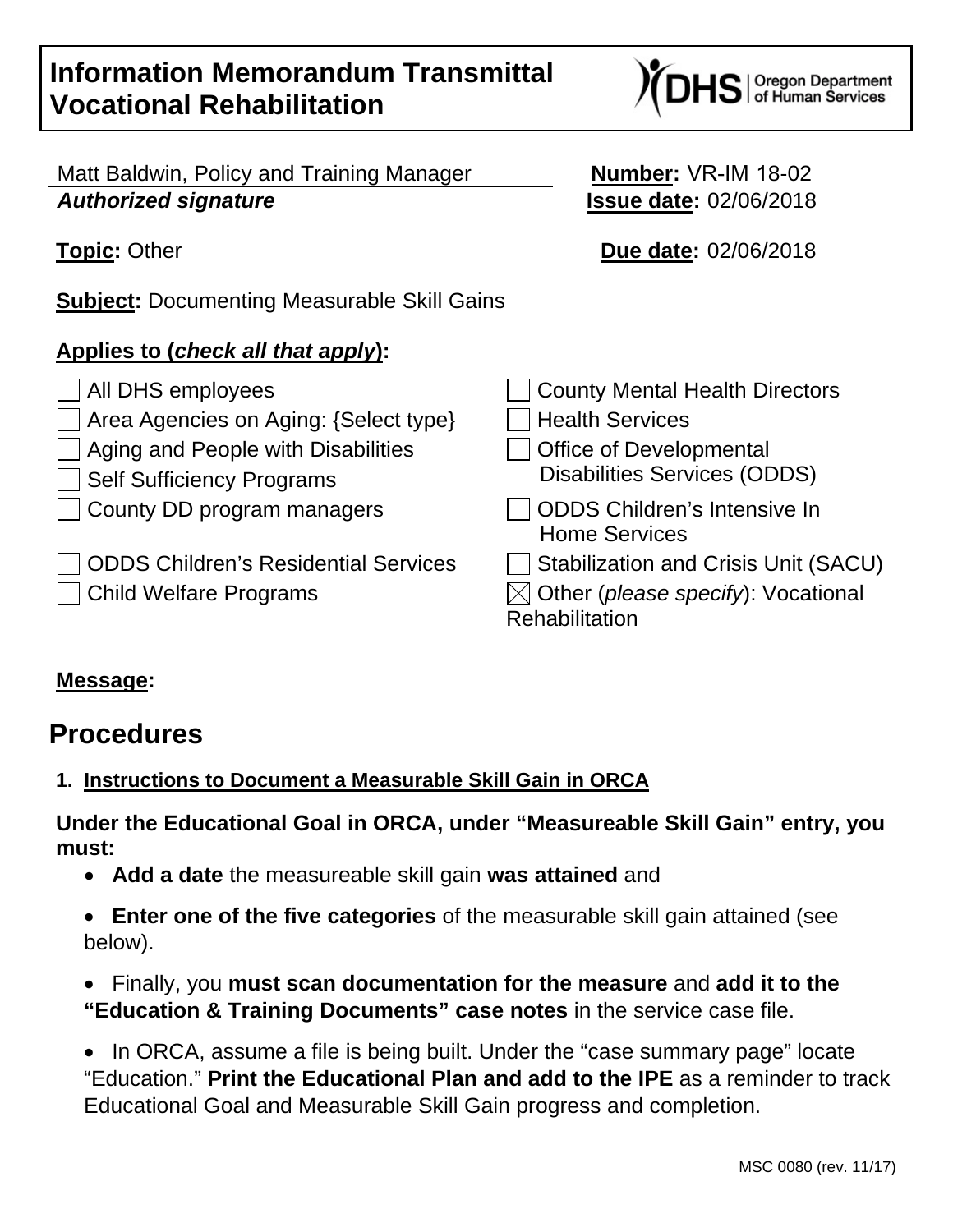# **Definition:**

# **Measurable Skill Gain**

A measureable skill gain means documented academic, technical, occupational, or other forms of progress, towards such a credential or employment. [RSA-TAC 17-01, 2017, page 5]

This measure shows the interim, documented progress of participants enrolled in education or training services for a specified reporting period. The intent of this measure is to capture important progress along a pathway to gain and maintain employment. [RSA-TAC 17-01, 2017, page 15]

All Program participants who are in an education or training program that:

- Leads to a recognized secondary or postsecondary credential or employment,
- Is identified on the individual's IPE, and,
- Purchased by the Program or procured as a comparable benefit
- Are included in the measurable skill gains indicator [RSA-TAC 17-01, 2017, page 19].

# **A measurable skill gain is not an exit-based measure**. [RSA-TAC 17-01, 2017, page 15]

#### <span id="page-1-0"></span>**Services Counted As Measurable Skill Gains**

Education or training programs that leads to recognized credential or employment include:

- High school equivalency program (ABE/GED)
- Apprenticeship program
- Bachelor's degree program
- Associate's degree program
- Certificate program
- On-the-Job Training (OJT)
- Occupational Skills training
- Certification

[Source: WIOA Performance Accountability Guidance Overview - Today's Focus: Credential Attainment and Measurable Skill Gains, Wednesday, January 11, 2017]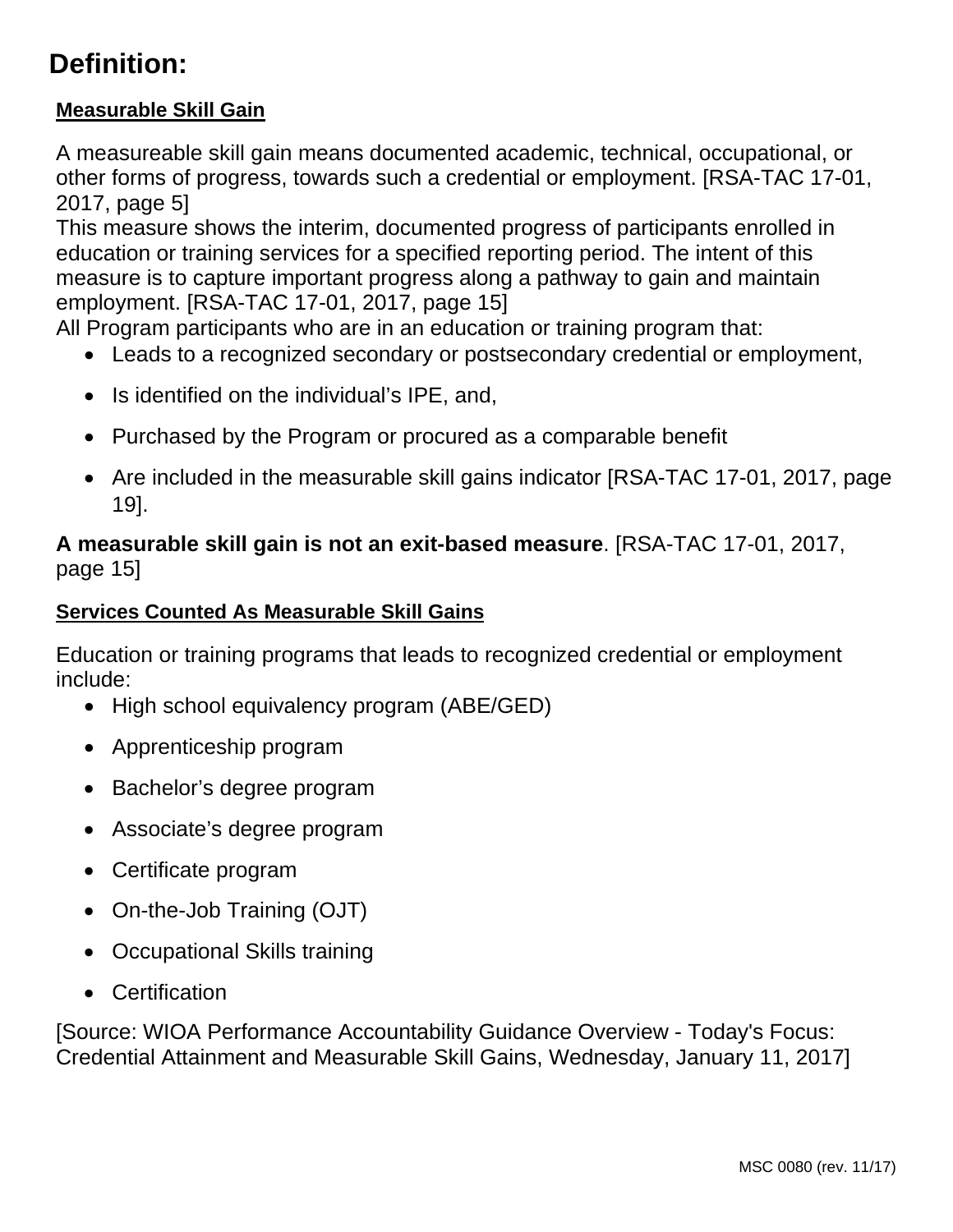#### <span id="page-2-0"></span>**What is Not a Measurable Skill Gains?**

- Customized employment
- Job coaching
- Licenses
- Work experience
- Work readiness

#### **Measurable Skill Gains Indicators** [RSA-TAC 17-01, page 16]

A participant's enrolled, documented progress varies with the type of education or training program. There are five categories of documented, measureable skills gains [RSA-TAC 17-01, page 21]. A participant can only achieve a measurable skill gain while participating in a program.

# **"Adult Secondary Education"**

The approved pre- and post-tests must be based on the list of tests the Secretary of Education finds to be suitable for use in the National Reporting System for Adult Education. The list of approved assessments is published annually in the Federal Register. See the documents titled, "**Tests Determined to Be Suitable for Use in the National Reporting System for Adult Education**" in [References](#page-6-0) below.

Examples include:

- TABE forms 9 and 10
- Massachusetts Adult Proficiency Test for Reading and Adult Proficiency Test for Math
- CASAS Life Skills Math Assessment
- TABE survey
- Remedial classes or literacy
- GED classes

## **"High School Education"**

Measurable skill gains at the secondary school, or high school level, show achievement of at least one educational functioning level or a "move up a grade" in school while maintaining good academic standing when receiving instruction in high school.

• Receipt of **a high school diploma** or **modified diploma** through the Oregon Department of Education is also documentation.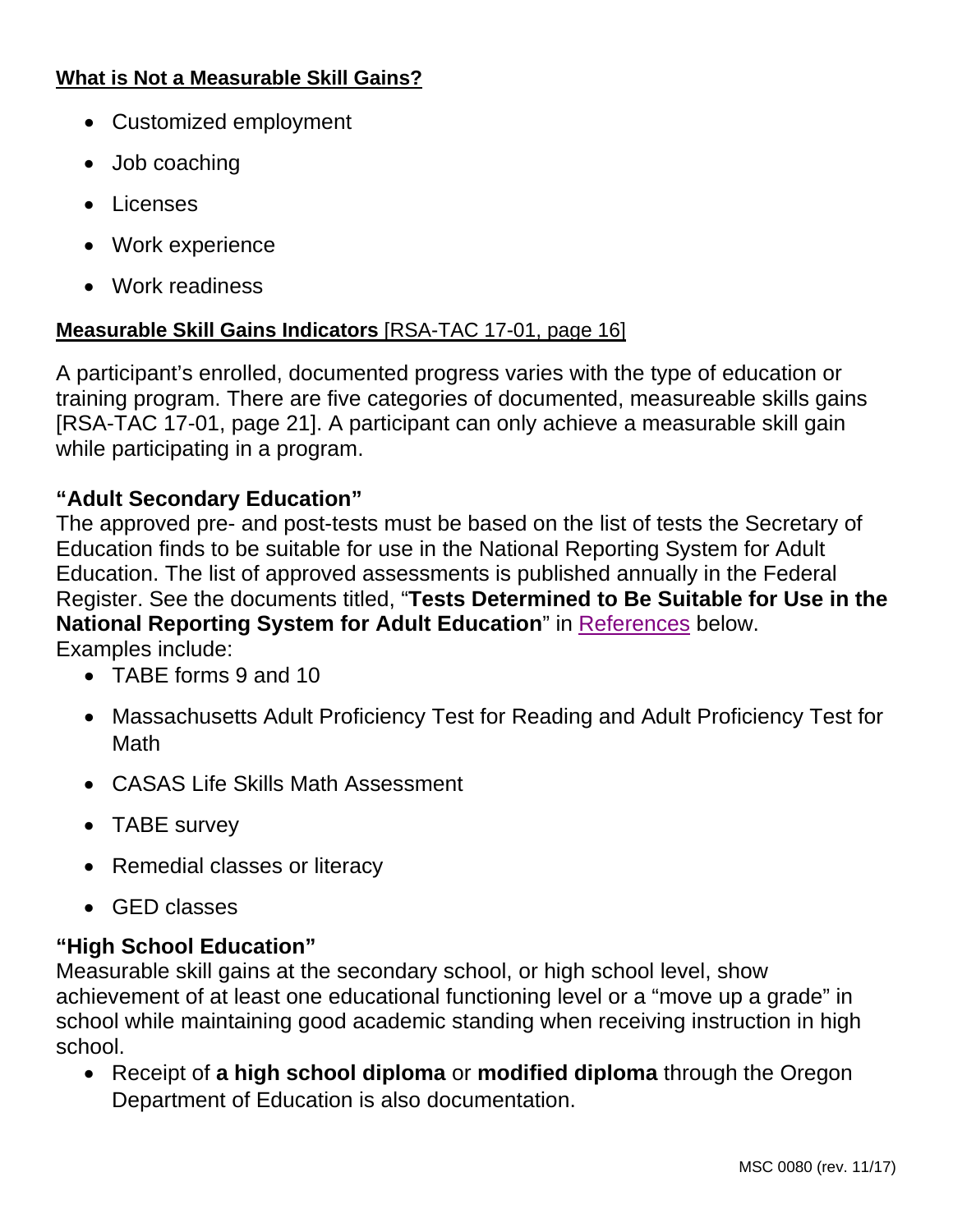- A participant could show they meet the Oregon Department of Education academic standards by sharing a **secondary school transcript** or **report card** demonstrating progress toward secondary education outcome:
- A minimum total of 24 hours must be completed to gain a high school diploma or modified diploma

# **"Post-Secondary Education"**

For postsecondary education, this gain must demonstrate a sufficient number of credit hours, defined as: (reference: RSA-TAC-17-01, DATE: August 17, 2017, page 17)

- **At least 12 hours per semester** (e.g., semesters, trimesters, quarters, and clock hours for the calculation of credit hour) **for a full-time student, or**
- **A total of at least 12 hours over the course of two completed semesters** (or equivalent) **during a 12 month period** for a part-time student.

Additionally, the **participant must maintain good academic standing and average of C grade or 2.0 GPA overall**.

# **"Training Milestone"**

An employer or training provider who provides training could provide documentation of satisfactory or better progress towards established milestones in training. This could include completion of on-the-job training (OJT) or completion of one year of an apprenticeship program or similar milestones.

## **"Skills Progression"**

The participant can earn measurable skill gains by successfully passing an exam required for a particular occupation. Passing knowledge-based exams is also evidence of measureable skill gains. These exams show progress in attaining technical or occupational skills as evidenced by trade-related benchmarks.

# **ORCA**

Depending on the type of education or training program, **a measurable skill gain is only acceptable when it is documented in ORCA in the following ways**.

# **ORCA – Designate as "Educational Functioning Level"**

**This section documents Adult Secondary Education measurable skills gains.**

- Compare the participant's initial educational functioning level, as measured by a pre-test, with the participant's educational functioning level, as measured by a post-test.
- Attend an adult high school programs that lead to a secondary school diploma recognized equivalent or that measures and reports educational gain through the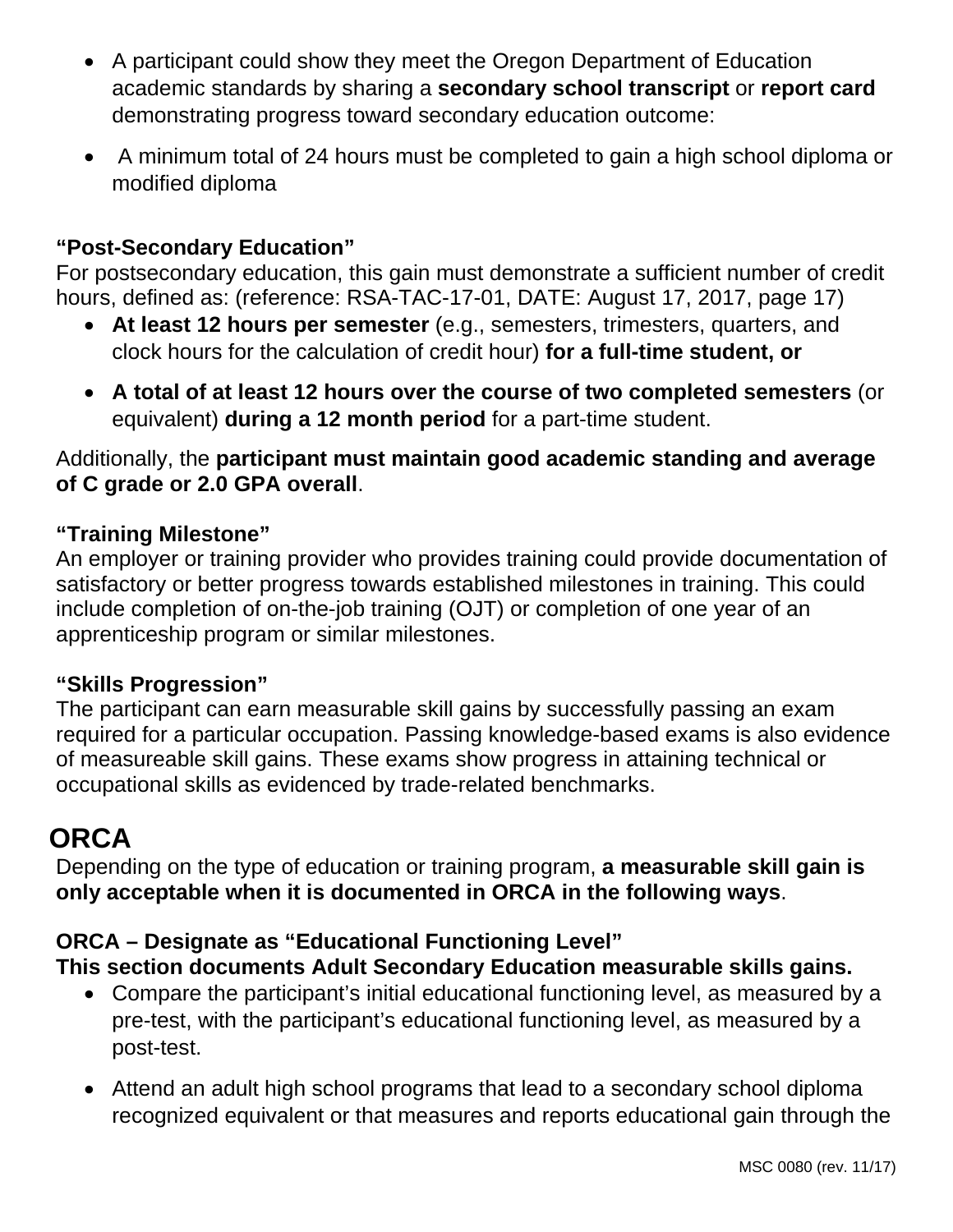awarding of credits or Carnegie units.

- Report an educational functioning level gain for participants who exit a program below the postsecondary level and enroll in postsecondary education and training during the program year. A program below the postsecondary level applies to participants enrolled in a basic education program.
- Obtain a GED.

# **ORCA – Designate as "Secondary Transcript/Report Card" This section documents High School Education measurable skills gains.**

The participant could show:

- They are enrolled in secondary education and plan to gain at least one educational functioning level or "move up a grade". This gain of an educational functioning level is documented.
- Receipt of a Oregon Department of Education high school diploma or a Modified Diploma, or,
- Secondary transcript or report card for a sufficient number of credit hours that shows a participant is meeting the Oregon Department of Education's academic standards.
- Credits earned.
- A transcript or report card for one semester that indicates that the client is achieving the Oregon Department of Education's policies for academic standards.

# **ORCA – Designate as "Postsecondary Transcript/Report Card" This section documents Post Secondary Education measurable skills gains.**

- Postsecondary transcript or report card for a sufficient number of credit hours that shows a participant is meeting the State unit or college's academic standards.
- Twelve (12) credits over two semesters during the reporting period for part-time students. Must meet State unit or college's academic standards.
- Twenty-four (24) credits for two semesters during the reporting period for fulltime students. Must meet State unit's academic standards

# **ORCA – Designate as "Training Milestone"**

**For these programs the participant shows satisfactory or better progress reports towards established milestones**, such as completion of on-the-job training (OJT)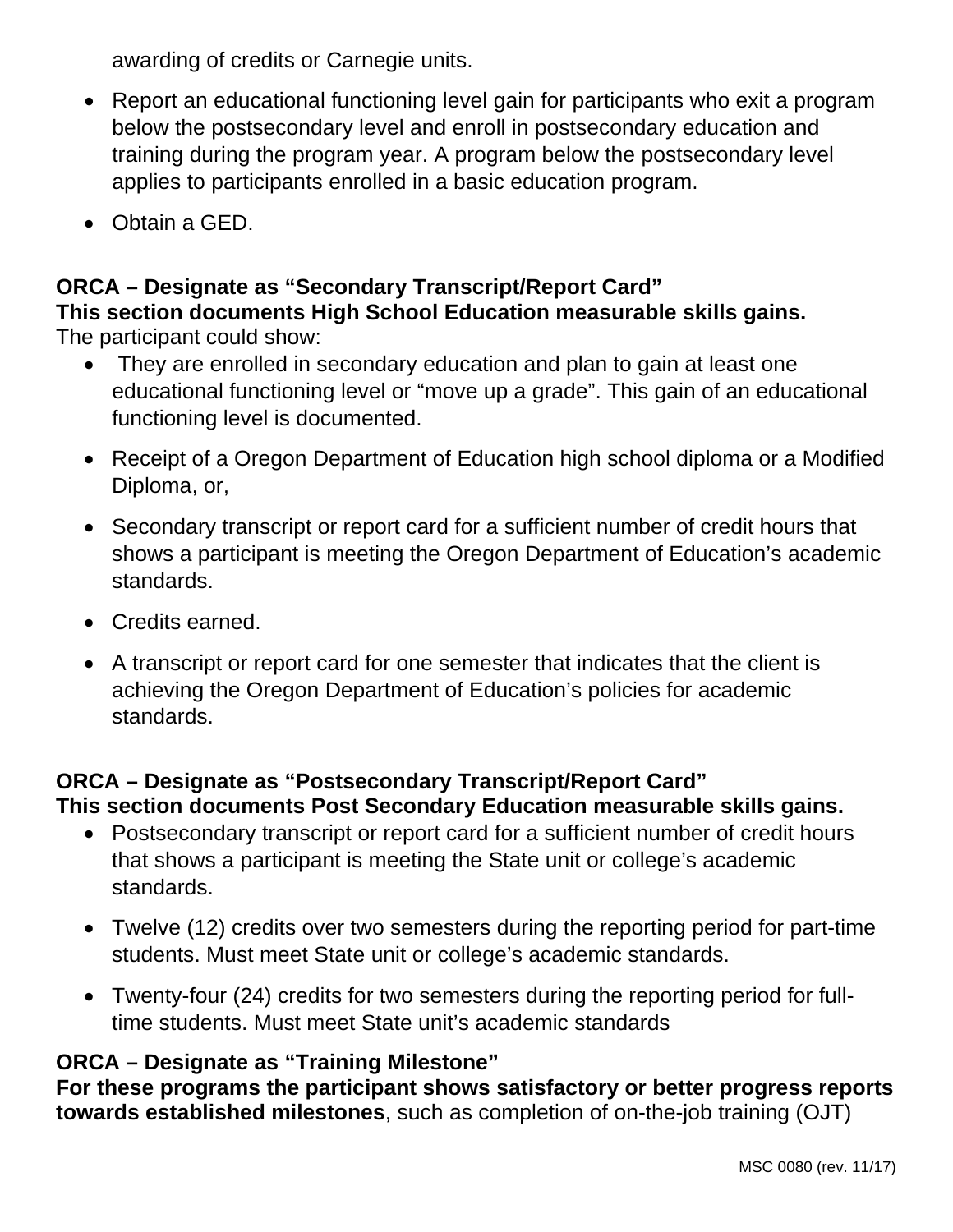from an employer or trainer and often including classroom training. Documentation may include:

- A report from the employer documenting substantive skill attainment or completes steps to complete OJT;
- Demonstrated increases in skills obtained as the individual masters required job skills;
- Satisfactory or better completion of one "phase" (depending on the required time in the apprenticeship) of an apprenticeship program or similar milestones, from an employer or trainer;
- Completion of a year of the apprenticeship program during the reporting period; or
- Increases in pay as a result of mastering newly acquired or increased performance can be used to document skill gains.

# **ORCA – Designate as "Skills Progression"**

**Skills Progression means successfully passing an exam required for a particular occupation or progress in attaining technical or occupational skills as evidenced by trade-related benchmarks such as knowledge-based exams**. This could include:

- An employer-required knowledge based exam;
- An exam in a Registered Apprenticeship program;
- An employer-required knowledge-based exam;
- Satisfactorily attaining an element on an industry or occupational competencybased assessment;
- Other completion test necessary to obtain a credential; or
- Occupational competency exam.

## **Educational Goal to Measurable Skill Gain Crosswalk**

The relationship between the educational goal and the measurable skill gain is further provided in the Crosswalk from Educational Goal to Measurable Skills Gain and Documentation table directly following this IM. (This is a two page table.)

## **Participation Period**

During a State fiscal year (July 1 to June 30 the following year), a participant can obtain multiple skill gains if the participant exits the program and then re-enters the program during the same state fiscal year.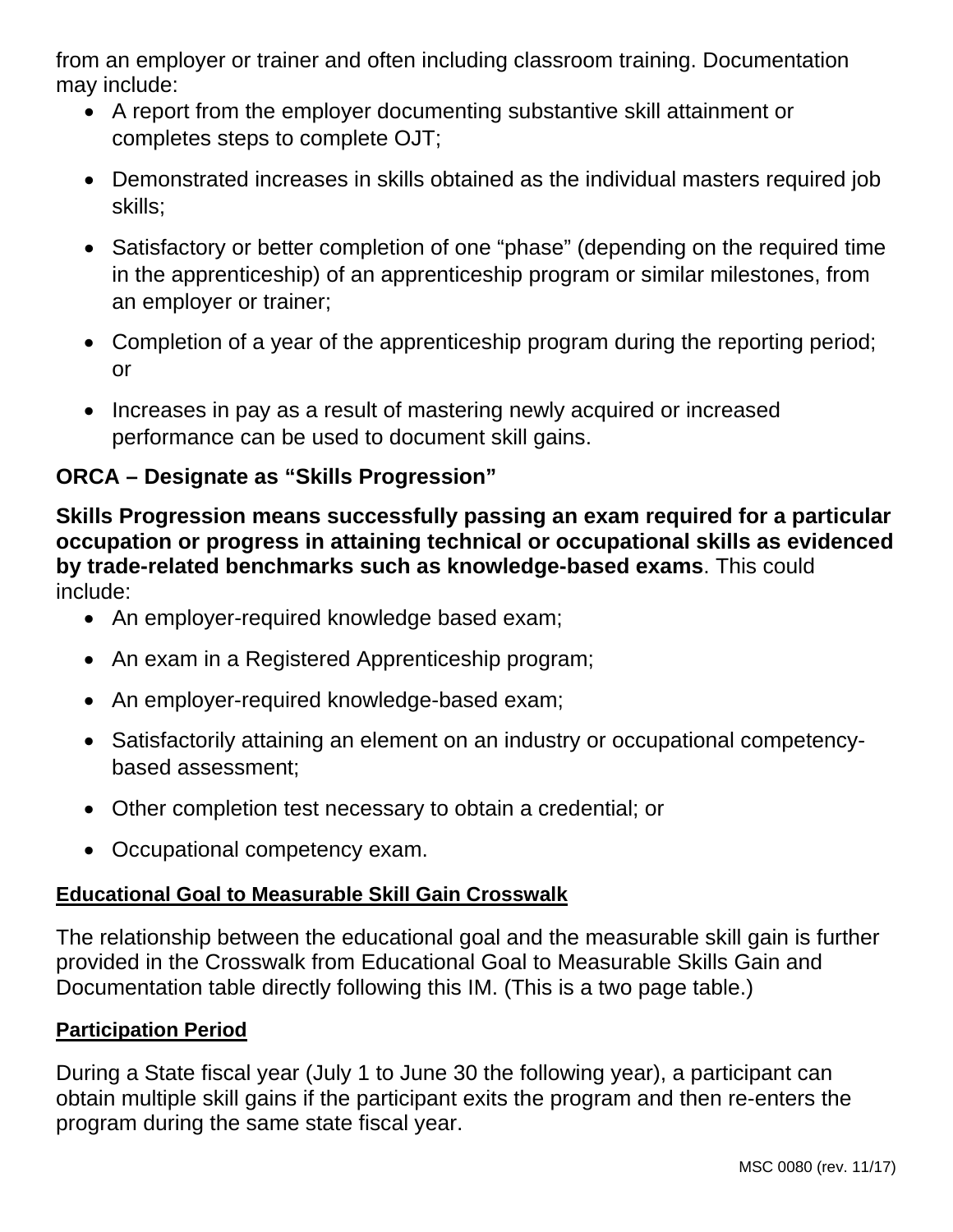If a participant is only in the vocational rehabilitation program once during a single state fiscal year, despite possibly obtaining multiple skill gains, the individual is only counted once in the measurable skill gain standard.

#### <span id="page-6-0"></span>**References**

Also see **VR-AR 17-01 Educational Goal** for information about credentials. [https://inside.dhsoha.state.or.us/images/stories/images/stories/VR\\_AR\\_17-](https://inside.dhsoha.state.or.us/images/stories/images/stories/VR_AR_17-01_Document_ed_goal_12-12-2017_no_source.pdf) [01\\_Document\\_ed\\_goal\\_12-12-2017\\_no\\_source.pdf](https://inside.dhsoha.state.or.us/images/stories/images/stories/VR_AR_17-01_Document_ed_goal_12-12-2017_no_source.pdf)

**Technical Assistance Circular, RSA-TAC-17-01, August 17, 2017. <https://www2.ed.gov/policy/speced/guid/rsa/subregulatory/tac-17-01.pdf>**

**Tests Determined To Be Suitable for Use in the National Reporting System for Adult Education**, 81 FR 89920 (12/13/2016). [https://www.federalregister.gov/documents/2016/12/13/2016-29899/tests-determined](https://www.federalregister.gov/documents/2016/12/13/2016-29899/tests-determined-to-be-suitable-for-use-in-the-national-reporting-system-for-adult-education)[to-be-suitable-for-use-in-the-national-reporting-system-for-adult-education](https://www.federalregister.gov/documents/2016/12/13/2016-29899/tests-determined-to-be-suitable-for-use-in-the-national-reporting-system-for-adult-education)

## **Tests Determined To Be Suitable for Use in the National Reporting System for Adult Education**, 82 FR 42339 (09/07/2017).

[https://www.federalregister.gov/documents/2017/09/07/2017-19004/tests-determined](https://www.federalregister.gov/documents/2017/09/07/2017-19004/tests-determined-to-be-suitable-for-use-in-the-national-reporting-system-for-adult-education)[to-be-suitable-for-use-in-the-national-reporting-system-for-adult-education](https://www.federalregister.gov/documents/2017/09/07/2017-19004/tests-determined-to-be-suitable-for-use-in-the-national-reporting-system-for-adult-education)

#### **Training requirement:**

- At the time of the release of this transmittal: Policy and/or Training Staff will announce Skype-based sessions to review the content of this transmittal.
- Ongoing reviews: Branch Managers will review with staff as needed.
- FAQs will continue to be collected for one quarter after release of the transmittal. Thereafter FAQs in this transmittal will be updated.

#### *If you have any questions about this information, contact:*

| Contact(s): Robin Brandt     |                   |
|------------------------------|-------------------|
| Phone: 503-945-5857          | Fax: 503-945-5052 |
| Email: VR.Policy@state.or.us |                   |

## **Attachments that follow:**

- Crosswalk from Educational Goal to Measurable Skills Gain and Documentation
- Frequently Asked Questions (FAQs) Measurable Skills Gain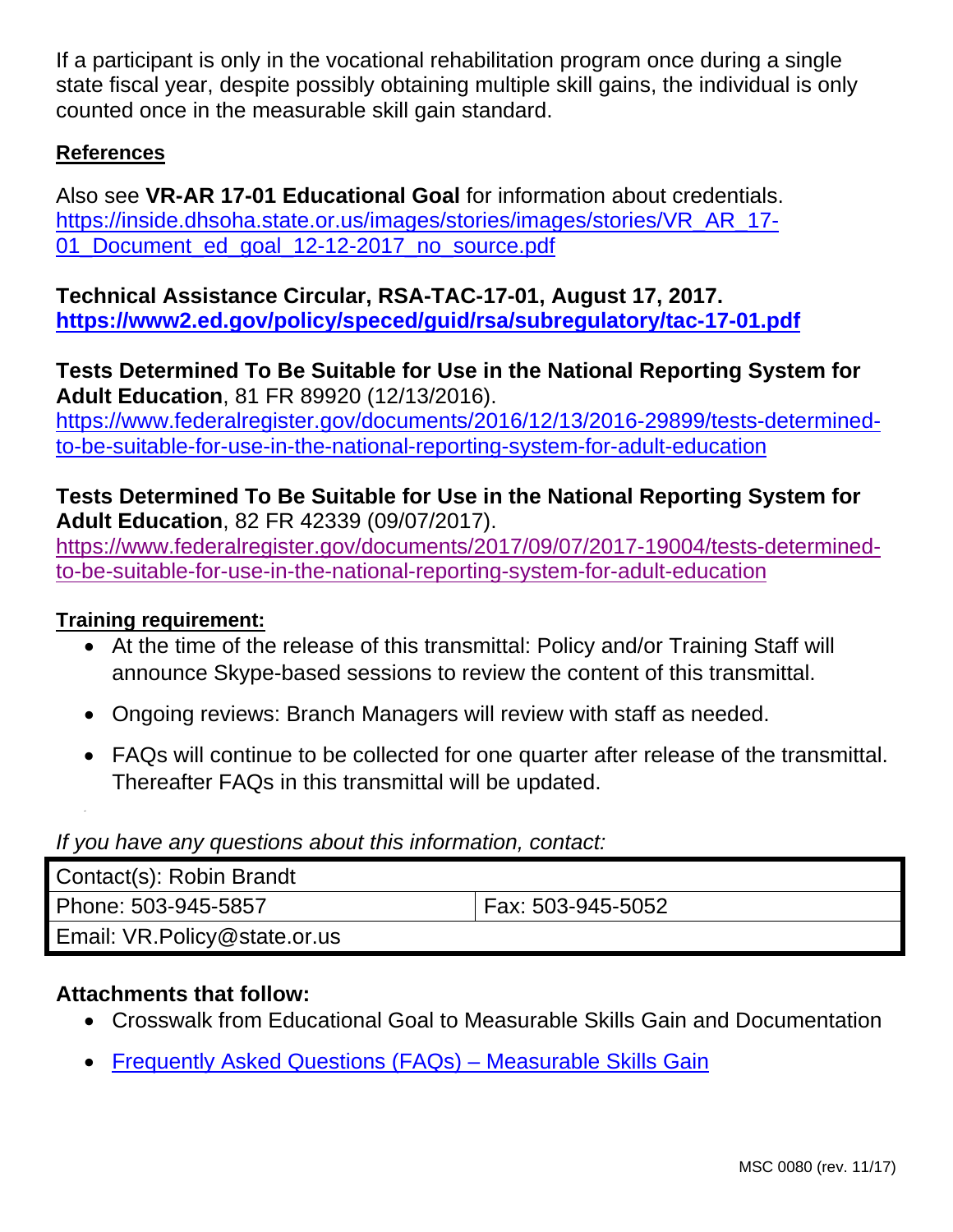| <b>VR Service Sub</b><br>Category                                       | <b>Educational</b><br>Goal          | <b>Educational Goal</b><br><b>Outcome, Successful</b> |                    | <b>Educational</b><br>Goal Outcome,<br><b>Unsuccessful</b> | <b>Measurable Skill</b><br>Gain                  | <b>Example of</b><br><b>Measurable Skill</b><br><b>Gain Documentation</b>                                  |
|-------------------------------------------------------------------------|-------------------------------------|-------------------------------------------------------|--------------------|------------------------------------------------------------|--------------------------------------------------|------------------------------------------------------------------------------------------------------------|
|                                                                         | 9th grade                           |                                                       |                    | Disenrollment                                              | Secondary                                        | <b>Report Card</b>                                                                                         |
|                                                                         | 10th grade                          | High school Diploma                                   |                    | Disenrollment                                              | Secondary                                        | <b>Report Card</b>                                                                                         |
|                                                                         | 11th grade                          |                                                       |                    | Disenrollment                                              | Secondary                                        | <b>Report Card</b>                                                                                         |
|                                                                         | 12th grade                          |                                                       |                    | Disenrollment                                              | Secondary                                        | <b>High School Diploma</b>                                                                                 |
|                                                                         | Special<br>Education                | <b>Special Education</b><br><b>Modified Diploma</b>   |                    | Disenrollment                                              | Secondary                                        | <b>Oregon Department</b><br>of Education does<br>not track grade level<br>changes for Special<br>education |
| <b>Basic Remedial or</b><br>Literacy, High<br><b>School Equivalency</b> | <b>Adult Secondary</b><br>Education | <b>GED</b>                                            |                    | Disenrollment                                              | Educational<br><b>Functioning Level</b><br>(EFL) | Report of Increased<br><b>Grade Level</b>                                                                  |
|                                                                         | 1st year post<br>secondary          | Associate<br>Degree or                                | Bachelor<br>Degree | Disenrollment                                              | Postsecondary<br>Transcript/Report               | <b>Transcript of Credits</b><br>Earned/In Good                                                             |
| <b>Community College</b>                                                | 2nd year post<br>secondary          |                                                       |                    | Disenrollment                                              | Card                                             | <b>Standing According</b><br>to School (12 Credits                                                         |
|                                                                         | 3rd year post<br>secondary          | <b>Bachelor Degree</b>                                |                    | Disenrollment                                              |                                                  | a year if going part-<br>time. 12 hours per                                                                |
| <b>Four Year</b>                                                        | 4th year post                       |                                                       |                    | Disenrollment                                              |                                                  | semester, trimesters,                                                                                      |
| <b>College/University</b>                                               | secondary                           |                                                       |                    |                                                            |                                                  | quarters, and clock                                                                                        |
| Graduate                                                                | Post secondary                      | Master Degree,                                        |                    | Disenrollment                                              |                                                  | hours for the                                                                                              |
| <b>College/University</b>                                               | beyond 4th year                     | Doctorate Degree                                      |                    |                                                            |                                                  | calculation of credit<br>hour) for a full-time<br>student                                                  |

# **Crosswalk from Educational Goal to Measurable Skills Gain and Documentation**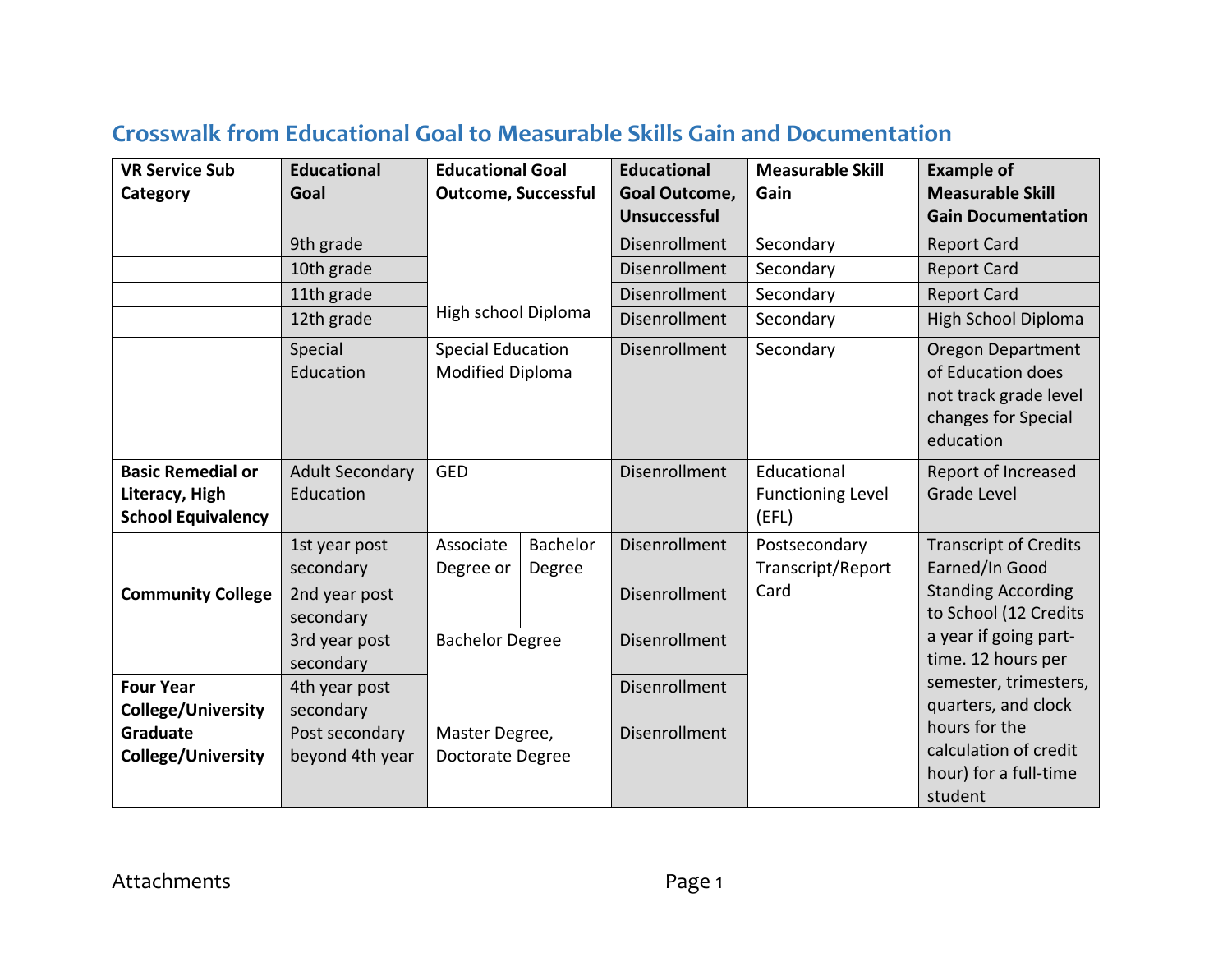| <b>VR Service Sub</b><br>Category               | <b>Educational</b><br>Goal                   | <b>Educational Goal</b><br><b>Outcome, Successful</b> | <b>Educational</b><br><b>Goal Outcome,</b><br><b>Unsuccessful</b> | <b>Measurable Skill</b><br>Gain | <b>Example of</b><br><b>Measurable Skill</b><br><b>Gain Documentation</b>                                                                                                                       |
|-------------------------------------------------|----------------------------------------------|-------------------------------------------------------|-------------------------------------------------------------------|---------------------------------|-------------------------------------------------------------------------------------------------------------------------------------------------------------------------------------------------|
| <b>Vocational or</b><br>Occupational            | Career/Technical<br>training<br>(Credential) | Vocational/Technical<br>Certificate                   | Disenrollment                                                     | <b>Skills Progression</b>       | Report attesting to<br>exam passed and<br>skills obtained                                                                                                                                       |
| <b>Licensing and</b><br><b>Certification</b>    |                                              | Vocational/Technical<br>Certification                 | <b>Disenrollment</b>                                              | <b>Skills Progression</b>       |                                                                                                                                                                                                 |
| Apprenticeship                                  | Apprenticeship                               | Completed<br>Apprenticeship                           | Disenrollment                                                     | <b>Training Milestone</b>       | Report: client<br>satisfactorily passed<br>probationary period.<br>Report: at testing,<br>participant passed<br>requirements for<br>year of<br>apprenticeship<br>(classes and working<br>hours) |
| OJT (On the Job<br>Training), OJT Set<br>Up Fee | OJT                                          | Completed OJT,<br>Obtained<br>Employment              | Disenrollment                                                     | <b>Training Milestone</b>       | Report from<br>employer that<br>describes participant<br>skill gains                                                                                                                            |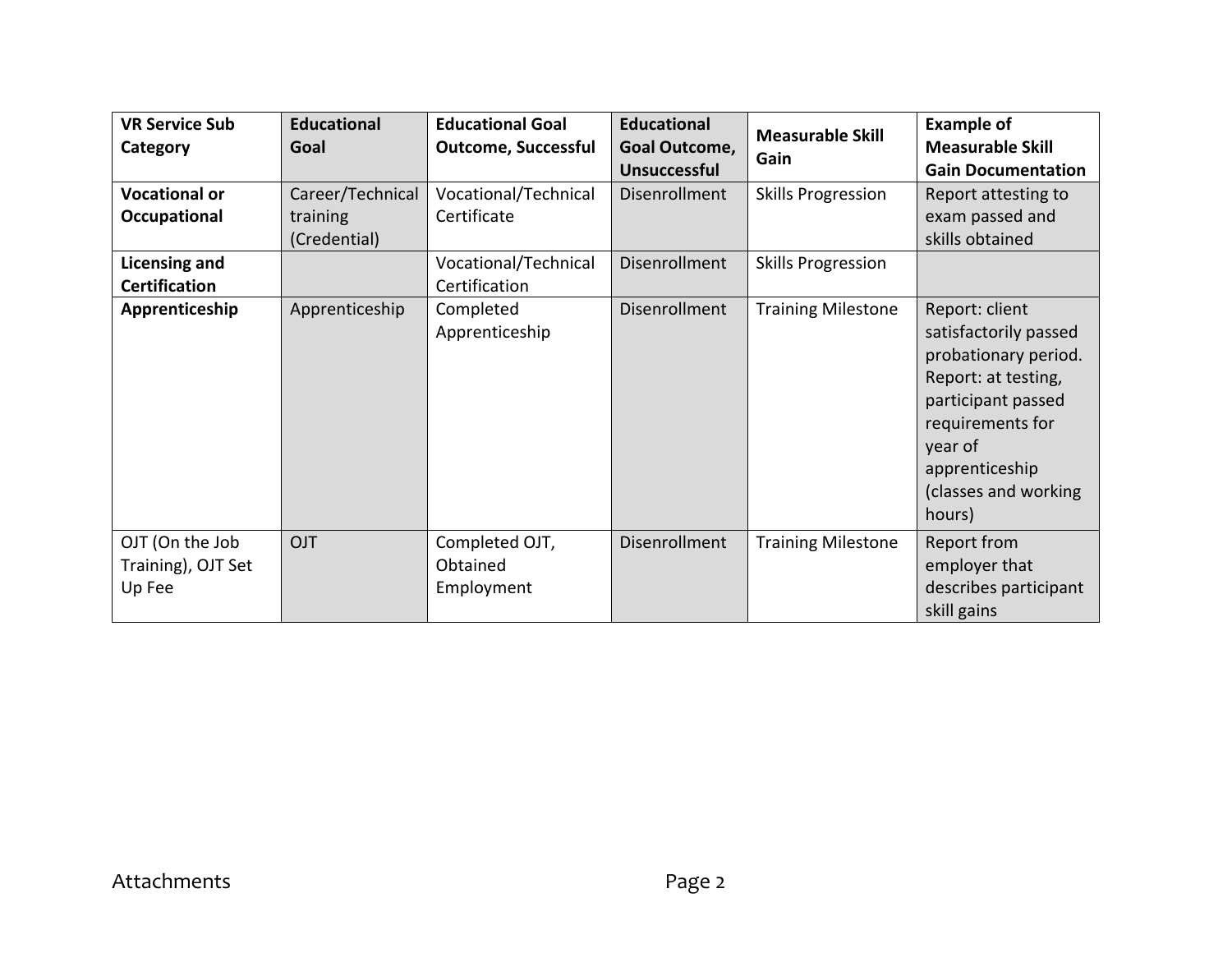# **Frequently Asked Questions (FAQs) - Measureable Skills Gain**

#### **Question 1: if a participant successfully completes a work experience, will they count in the measurable skills gain performance indicator?**

**Answer:** No. The participant must be in education or training to be included in the measureable skills gain indicator. **[Work experience is not considered](#page-2-0)  [education or training](#page-2-0)**; therefore, participation in work experience alone is not a measurable skill gains indicator. The participant would need to be in some type of education or training beyond the work experience.

#### **Question 2: Does "Occupational Skills Training" count as a measurable skills gain?**

**Answer:** Some community colleges have Occupational Skills Training. (Example: Portland Community College, Chemeketa Community College.) Some of the classes in these sets of courses count as measurable skills gains.

#### **Classes that have to do with "work readiness" do not count as measurable skills gains.**

Classes that meet the requirements of any category of [services counted as](#page-1-0)  [measurable skill gains](#page-1-0) and can [provide documentation of that skill gain as](#page-0-0)  [required by WIOA](#page-0-0) may count as measurable skills gain.

If uncertain, request and review the curricula and the outcomes of the course carefully.

## **Question 3: Does a course in the PDX Code Guild count as a measurable skill gain?**

Please see the answer to Question 2. The website for the PDX Code Guild is: [https://pdxcodeguild.com/pdx\\_code\\_guild\\_portfolio\\_bootcamp/](https://pdxcodeguild.com/pdx_code_guild_portfolio_bootcamp/)

#### **Question 4: Does a course in Think College! count as a measurable skill gain?**

Please see the answer to Question 2. The website for the Think College is: <https://thinkcollege.net/programs/think-college-inclusion-oregon#academic> The following table comes from Think College for Oregon. Some of the courses may be counted as measurable skill gains. Many of the courses may not be counted as measurable skills gains.

| <b>Think College! Academic courses</b>                                                            |                                                                             |
|---------------------------------------------------------------------------------------------------|-----------------------------------------------------------------------------|
| Students take these types of<br>"typical" courses (with students<br>who don't have disabilities): | • Typical college courses for credit<br>• Typical college courses for audit |